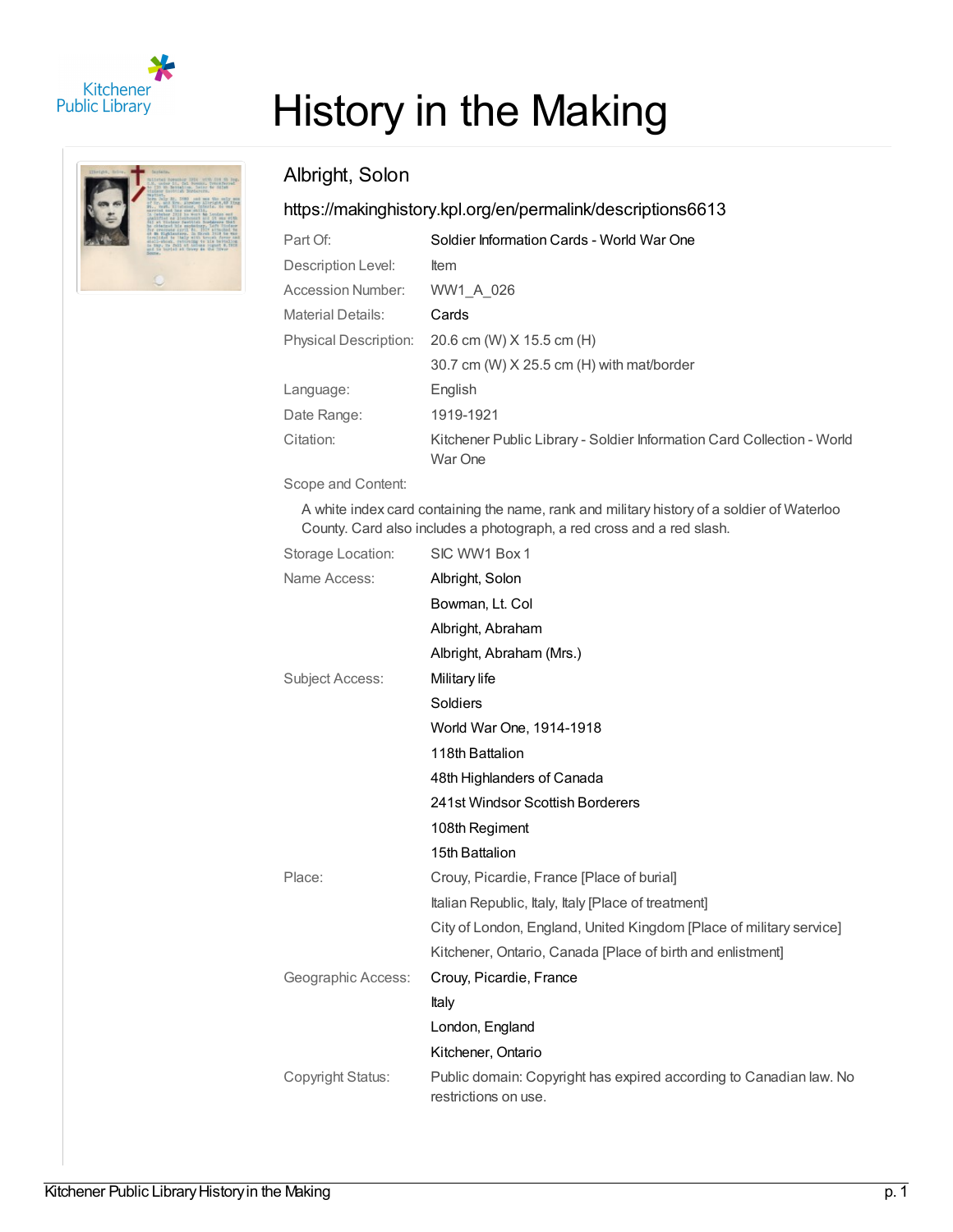| Reproductions:  | If you would like to obtain a digital or print copy of this image, please see<br>KPL's Photographic Reproduction Policy at<br>http://www.kpl.org/localhistory/photographs |
|-----------------|---------------------------------------------------------------------------------------------------------------------------------------------------------------------------|
|                 | Source Organization: Kitchener Public Library                                                                                                                             |
| Collection:     | Soldier Information Cards - World War One                                                                                                                                 |
| Transcription:  |                                                                                                                                                                           |
| Albright, Solon |                                                                                                                                                                           |

Captain.

Enlisted November 1914 with 108th Reg. C.M. under Lt. Col Bowman. Transferred to 118th Battalion, later to 241st Windsor Scottish Borderers.

Baptist.

Born July 25, 1890 and was the only son of Mr. and Mrs. Abraham Albright, 83 King St., West. Kitchener, Ontario. He was married and has one child.

In October 1915, he went to London and qualified as lieutenant and it was with 241st Windsor Scottish Borderers that he obtained his captaincy. Left Windsor for overseas April 24, 1917 attached to 48th Highlanders. In March 1918 he was invalided to Italy with trench fever and shell-shock, returning to his battalion in May. He fell at Amiens August 8, 1918 and is buried at Crovy on the River Somme.

#### **Documents**





#### Barkley, John Henry

<https://makinghistory.kpl.org/en/permalink/descriptions6724>

| Part Of:           | Soldier Information Cards - World War One         |
|--------------------|---------------------------------------------------|
| Description Level: | ltem                                              |
| Accession Number:  | WW1 B 053                                         |
| Material Details:  | Cards                                             |
|                    | Physical Description: $20.6$ cm (W) X 15.5 cm (H) |
|                    | 30.7 cm (W) X 25.5 cm (H) with mat/border         |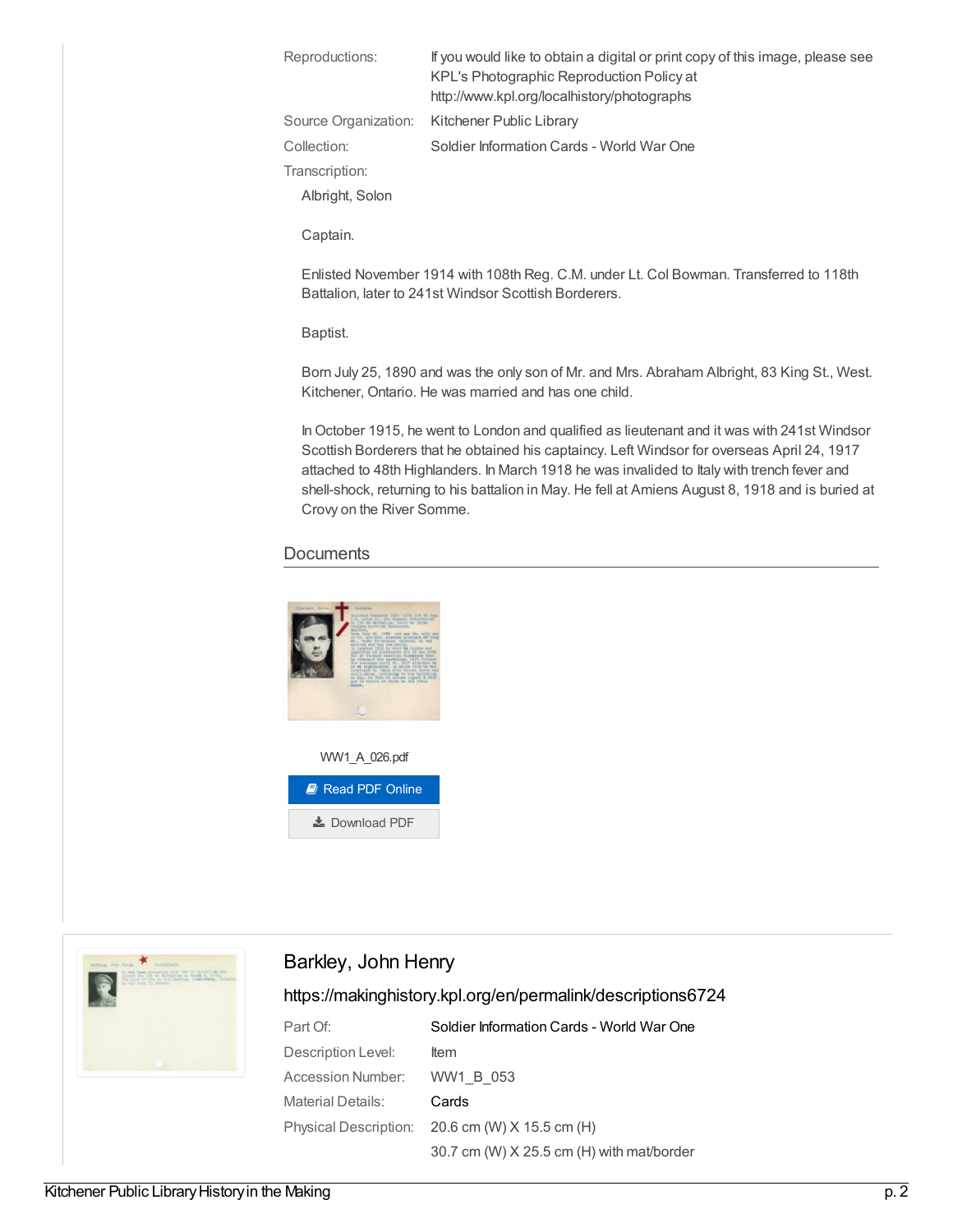| Language:   | English                                                                           |
|-------------|-----------------------------------------------------------------------------------|
| Date Range: | 1919-1921                                                                         |
| Citation:   | Kitchener Public Library - Soldier Information Card Collection - World<br>War One |

Scope and Content:

A white index card containing the name, rank and military history of a soldier of Waterloo County. Card also includes a photograph and a red star.

| Storage Location:      | SIC WW1 Box 1                                                                                                                                                             |
|------------------------|---------------------------------------------------------------------------------------------------------------------------------------------------------------------------|
| Name Access:           | Barkley, John Henry                                                                                                                                                       |
|                        | Barkley, S.E.                                                                                                                                                             |
| <b>Subject Access:</b> | Military life                                                                                                                                                             |
|                        | <b>Soldiers</b>                                                                                                                                                           |
|                        | World War One, 1914-1918                                                                                                                                                  |
|                        | 118th Battalion                                                                                                                                                           |
|                        | 108th Regiment                                                                                                                                                            |
| Copyright Status:      | Public domain: Copyright has expired according to Canadian law. No<br>restrictions on use.                                                                                |
| Reproductions:         | If you would like to obtain a digital or print copy of this image, please see<br>KPL's Photographic Reproduction Policy at<br>http://www.kpl.org/localhistory/photographs |
| Source Organization:   | Kitchener Public Library                                                                                                                                                  |
| Collection:            | Soldier Information Cards - World War One                                                                                                                                 |
| Transcription:         |                                                                                                                                                                           |
| Barkley, John Henry    |                                                                                                                                                                           |
| Lieutenant.            |                                                                                                                                                                           |

He had been connected with 108th Battalion and joined the 118th Battalion on March 9, 1916.

His next of kin is S.E. Barkley, Morrisburg, Ontario.

He was born in Canada.

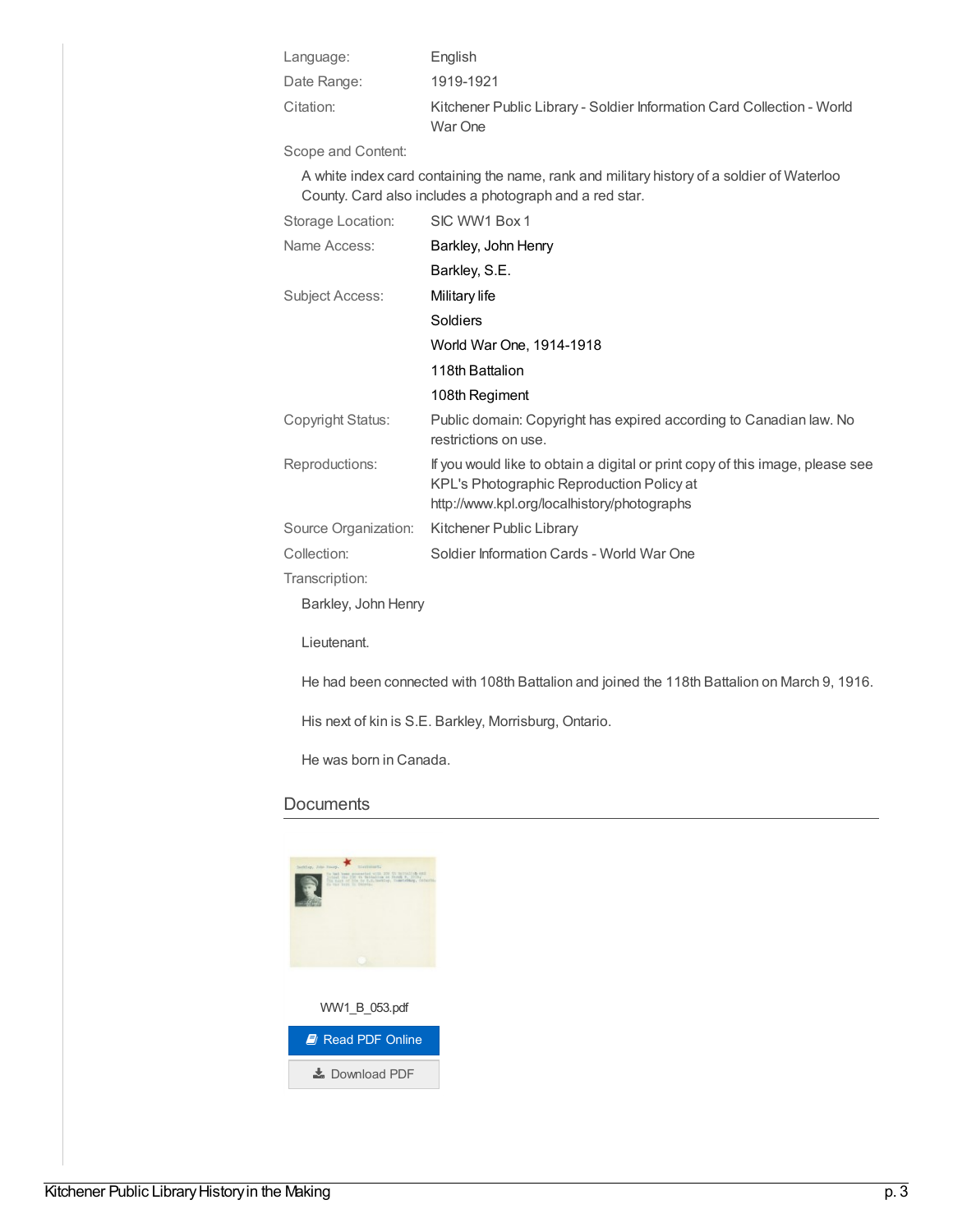

### Becker, Henry Norman

#### <https://makinghistory.kpl.org/en/permalink/descriptions6759>

| 20.6 cm (W) X 15.5 cm (H)                                              |
|------------------------------------------------------------------------|
| 30.7 cm (W) X 25.5 cm (H) with mat/border                              |
|                                                                        |
|                                                                        |
| Kitchener Public Library - Soldier Information Card Collection - World |
|                                                                        |

Scope and Content:

A white index card containing the name, rank and military history of a soldier of Waterloo County.

| Storage Location:      | SIC WW1 Box 1                                                                                                                                                             |
|------------------------|---------------------------------------------------------------------------------------------------------------------------------------------------------------------------|
| Name Access:           | Becker, Henry Norman                                                                                                                                                      |
|                        | Becker, Peter                                                                                                                                                             |
| <b>Subject Access:</b> | Military life                                                                                                                                                             |
|                        | Soldiers                                                                                                                                                                  |
|                        | World War One, 1914-1918                                                                                                                                                  |
|                        | 118th Battalion                                                                                                                                                           |
|                        | 108th Regiment                                                                                                                                                            |
| Place:                 | Waterloo, Ontario, Canada [Place of enlistment]                                                                                                                           |
| Geographic Access:     | Waterloo (Regional Municipality), Ontario                                                                                                                                 |
| Copyright Status:      | Public domain: Copyright has expired according to Canadian law. No<br>restrictions on use.                                                                                |
| Reproductions:         | If you would like to obtain a digital or print copy of this image, please see<br>KPL's Photographic Reproduction Policy at<br>http://www.kpl.org/localhistory/photographs |
| Source Organization:   | Kitchener Public Library                                                                                                                                                  |
| Collection:            | Soldier Information Cards - World War One                                                                                                                                 |
| Transcription:         |                                                                                                                                                                           |
| Becker, Henry Norman   |                                                                                                                                                                           |

Private.

He was attached to 108th Regiment and enlisted with 118th Battalion at Waterloo, on May 6, 1916.

He is the son of Peter Becker, Foundry St., Waterloo.

He was born in Canada.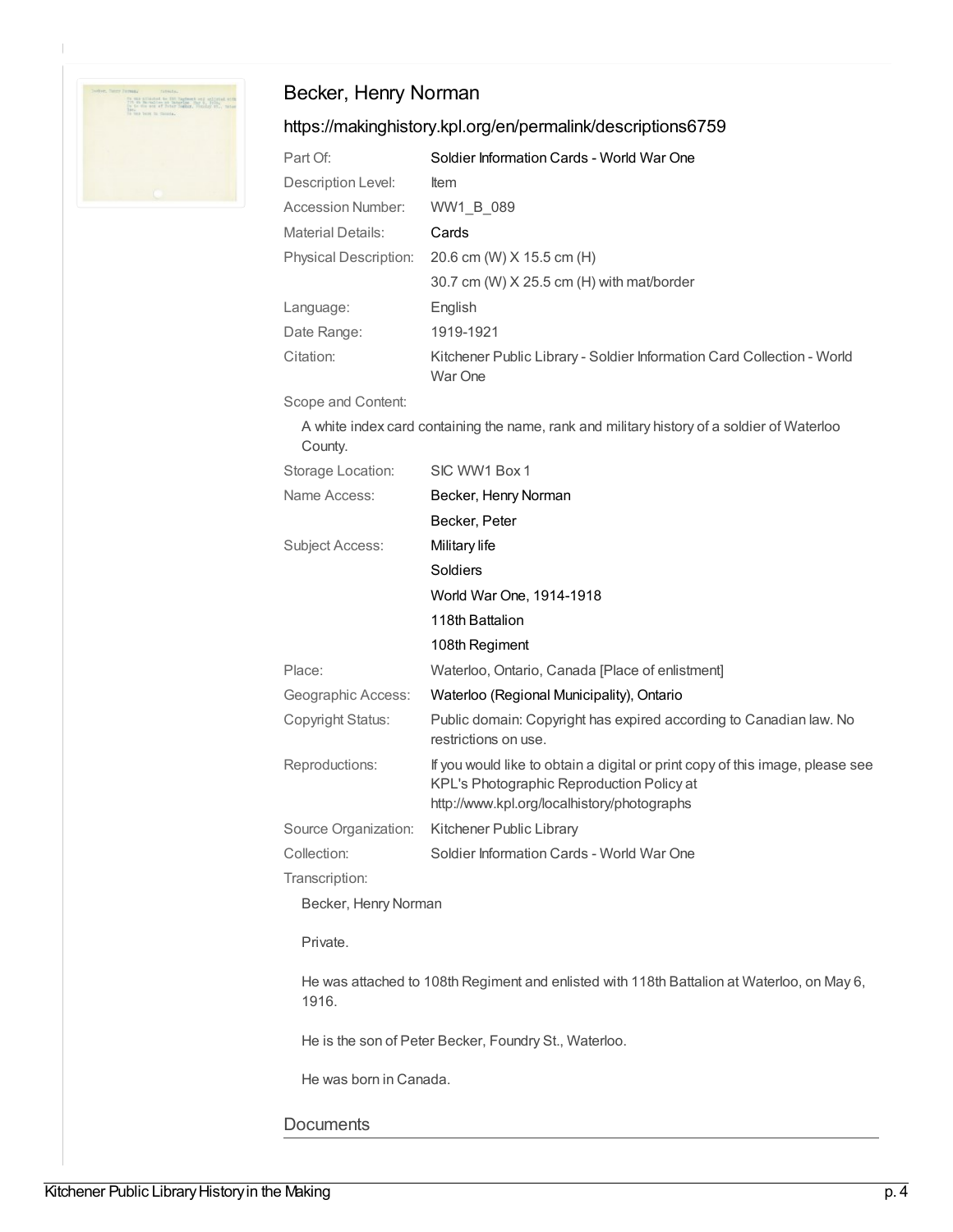



#### Bond, Arthur

#### <https://makinghistory.kpl.org/en/permalink/descriptions7065>

| Part Of:                     | Soldier Information Cards - World War One                                         |
|------------------------------|-----------------------------------------------------------------------------------|
| Description Level:           | <b>Item</b>                                                                       |
| Accession Number:            | WW1 B 180                                                                         |
| <b>Material Details:</b>     | Cards                                                                             |
| <b>Physical Description:</b> | 20.6 cm (W) X 15.5 cm (H)                                                         |
|                              | 30.7 cm (W) $X$ 25.5 cm (H) with mat/border                                       |
| Language:                    | English                                                                           |
| Date Range:                  | 1919-1921                                                                         |
| Citation:                    | Kitchener Public Library - Soldier Information Card Collection - World<br>War One |

#### Scope and Content:

A white index card containing name, rank and military history of a soldier of Waterloo County.

| Storage Location:  | SIC WW1 Box 1                                                                                                                                                             |
|--------------------|---------------------------------------------------------------------------------------------------------------------------------------------------------------------------|
| Name Access:       | Bond, Arthur                                                                                                                                                              |
| Subject Access:    | Military life                                                                                                                                                             |
|                    | Soldiers                                                                                                                                                                  |
|                    | World War One, 1914-1918                                                                                                                                                  |
|                    | 34th Battalion                                                                                                                                                            |
|                    | 108th Regiment                                                                                                                                                            |
| Place:             | England, England, United Kingdom [Birthplace]                                                                                                                             |
|                    | Kitchener, Ontario, Canada [Place of residence and enlistment]                                                                                                            |
| Geographic Access: | England                                                                                                                                                                   |
|                    | Kitchener, Ontario                                                                                                                                                        |
| Copyright Status:  | Public domain: Copyright has expired according to Canadian law. No<br>restrictions on use.                                                                                |
| Reproductions:     | If you would like to obtain a digital or print copy of this image, please see<br>KPL's Photographic Reproduction Policy at<br>http://www.kpl.org/localhistory/photographs |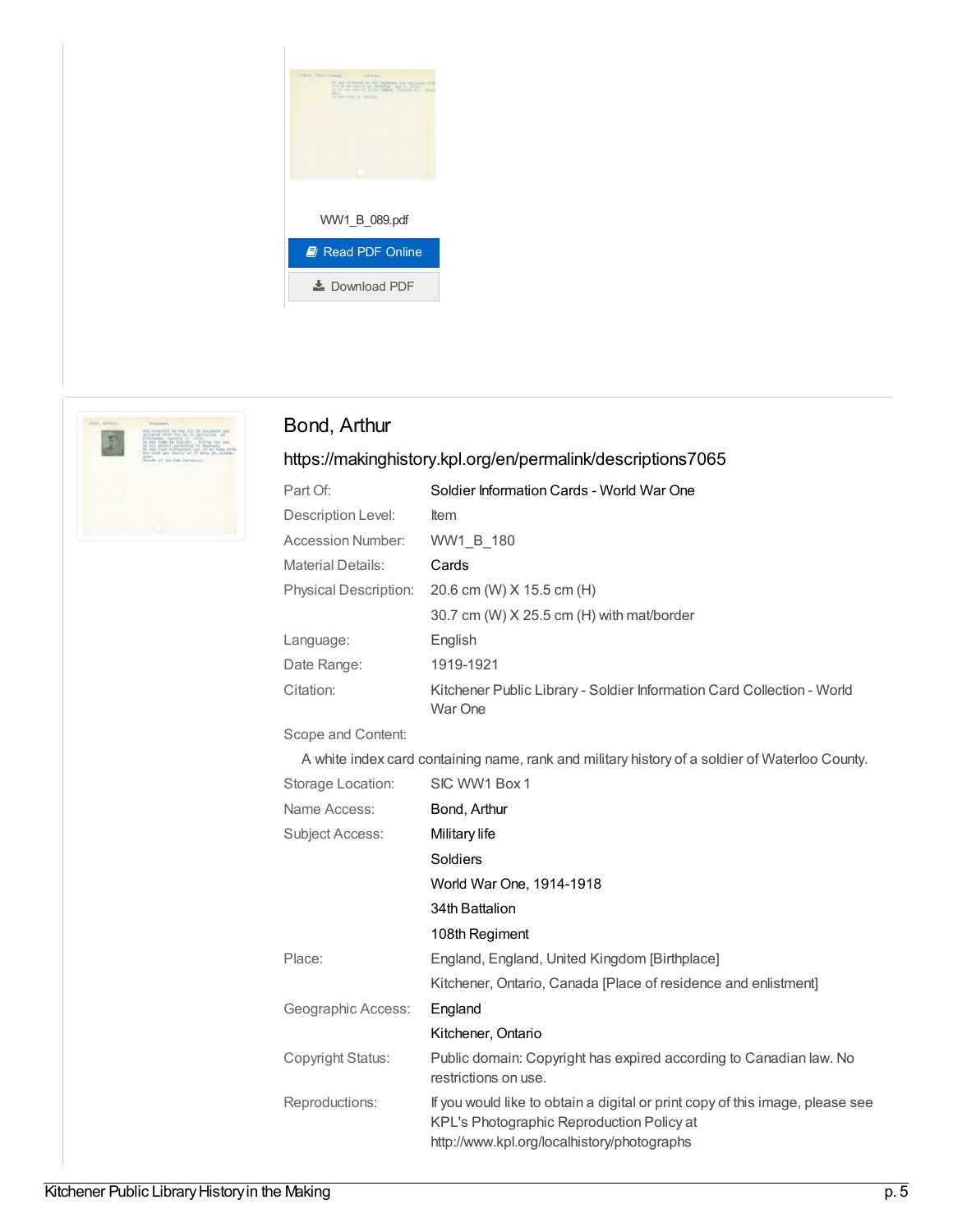Source Organization: Kitchener Public Library

Collection: Soldier Information Cards - World War One

Transcription:

Bond, Arthur

Sergeant.

Was attached to the 108th Regiment and enlisted with the 34th Battalion at Kitchener, January 11, 1915.

He was born in England. During the war he did market gardening in England.

He has been discharged and is at home with his wife and family at 17 Mary St., Kitchener.

Church of the New Jerusalem.

#### **Documents**





#### Bowden, William Charles

#### <https://makinghistory.kpl.org/en/permalink/descriptions7158>

| Part Of:                 | Soldier Information Cards - World War One                                         |
|--------------------------|-----------------------------------------------------------------------------------|
| Description Level:       | ltem                                                                              |
| Accession Number:        | WW1 B 192                                                                         |
| <b>Material Details:</b> | Cards                                                                             |
| Physical Description:    | 20.6 cm (W) X 15.5 cm (H)                                                         |
|                          | 30.7 cm (W) X 25.5 cm (H) with mat/border                                         |
| Language:                | English                                                                           |
| Date Range:              | 1919-1921                                                                         |
| Citation:                | Kitchener Public Library - Soldier Information Card Collection - World<br>War One |

Scope and Content:

A white index card containing name, rank and military history of a soldier of Waterloo County.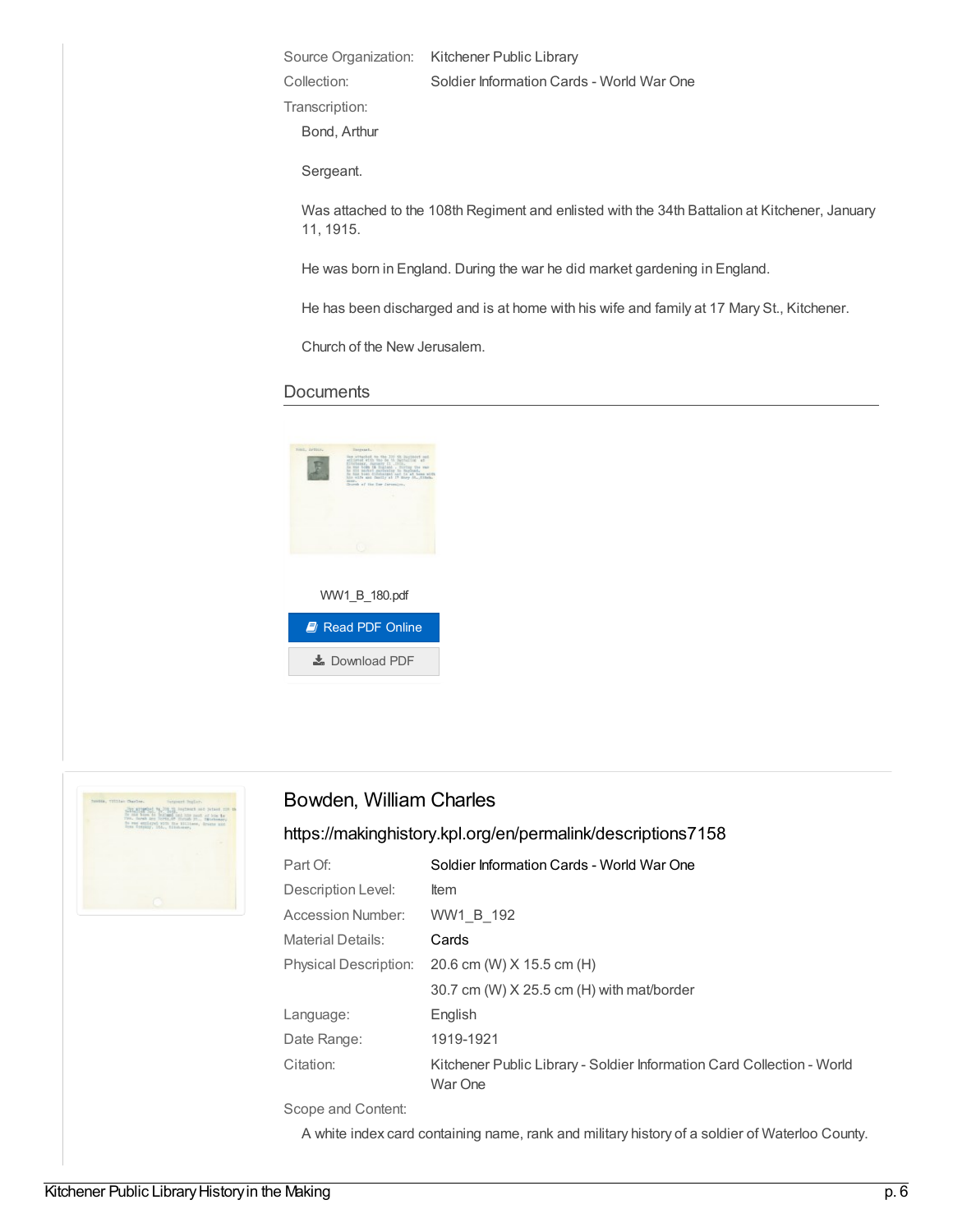| Storage Location:       | SIC WW1 Box 1                                                                                                                                                             |
|-------------------------|---------------------------------------------------------------------------------------------------------------------------------------------------------------------------|
| Name Access:            | Bowden, William Charles                                                                                                                                                   |
|                         | Bortz, Sarah Ann                                                                                                                                                          |
| <b>Subject Access:</b>  | Military life                                                                                                                                                             |
|                         | Soldiers                                                                                                                                                                  |
|                         | World War One, 1914-1918                                                                                                                                                  |
|                         | 118th Battalion                                                                                                                                                           |
|                         | 108th Regiment                                                                                                                                                            |
| Place:                  | England, England, United Kingdom [Birthplace]                                                                                                                             |
|                         | Kitchener, Ontario, Canada [Place of residence]                                                                                                                           |
| Geographic Access:      | England                                                                                                                                                                   |
|                         | Kitchener, Ontario                                                                                                                                                        |
| Copyright Status:       | Public domain: Copyright has expired according to Canadian law. No<br>restrictions on use.                                                                                |
| Reproductions:          | If you would like to obtain a digital or print copy of this image, please see<br>KPL's Photographic Reproduction Policy at<br>http://www.kpl.org/localhistory/photographs |
| Source Organization:    | Kitchener Public Library                                                                                                                                                  |
| Collection:             | Soldier Information Cards - World War One                                                                                                                                 |
| Transcription:          |                                                                                                                                                                           |
| Bowden, William Charles |                                                                                                                                                                           |
| Sergeant Bugler.        |                                                                                                                                                                           |
|                         | Was attached to 108th Regiment and joined 118th Battalion December 17, 1915.                                                                                              |
|                         | He was born in England and his next of kin is Mrs. Sarah Ann Bortz, 87 Church St., Kitchener.                                                                             |

He was employed with the Williams, Greene and Rome Company, Ltd., Kitchener.

# **Documents**



Britton, Jack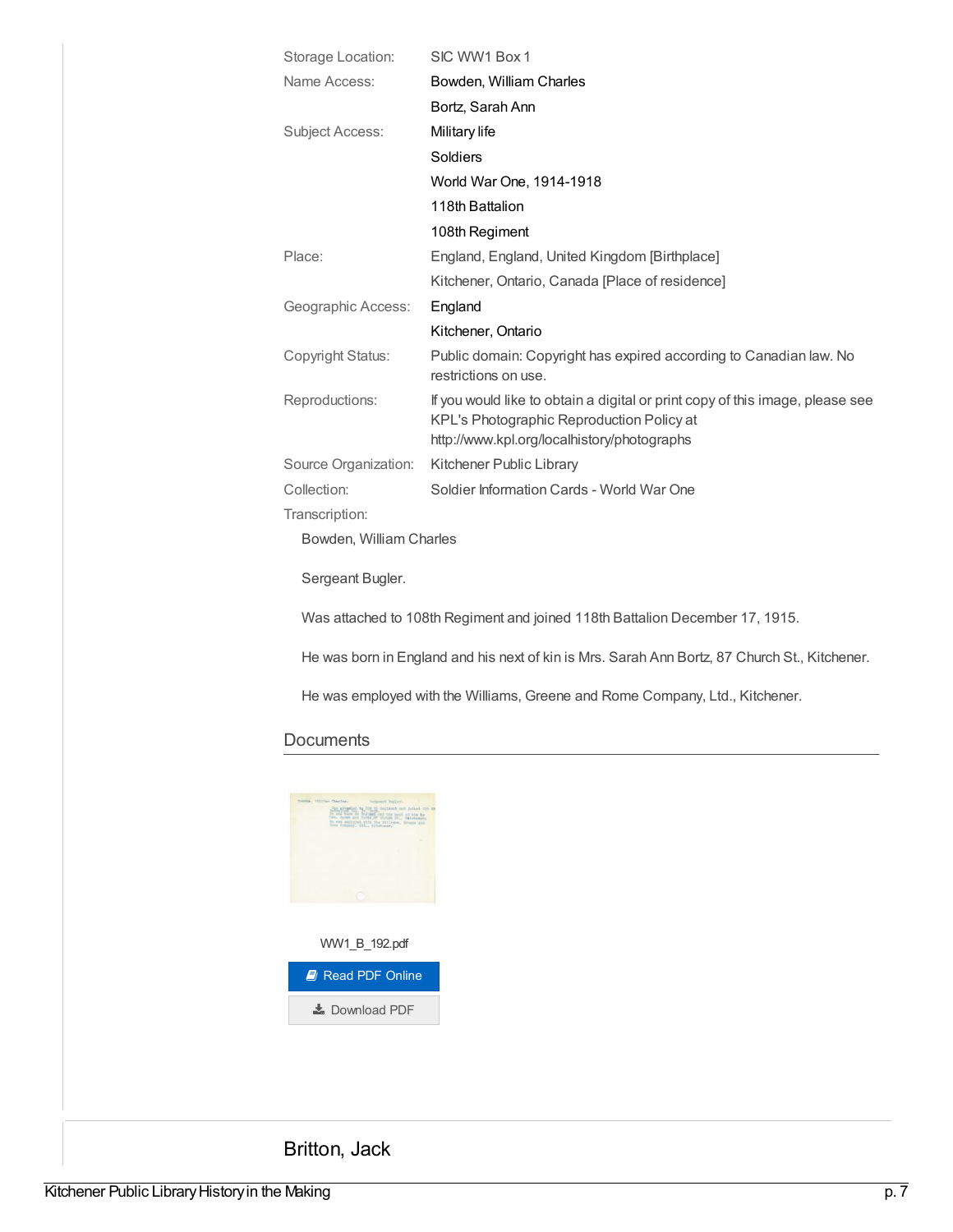

#### <https://makinghistory.kpl.org/en/permalink/descriptions7406>

| Part Of:                 | Soldier Information Cards - World War One                                                                                                                                 |
|--------------------------|---------------------------------------------------------------------------------------------------------------------------------------------------------------------------|
| Description Level:       | ltem                                                                                                                                                                      |
| Accession Number:        | WW1_B_255                                                                                                                                                                 |
| <b>Material Details:</b> | Cards                                                                                                                                                                     |
| Physical Description:    | 20.6 cm (W) X 15.5 cm (H)                                                                                                                                                 |
|                          | 30.7 cm (W) X 25.5 cm (H) with mat/border                                                                                                                                 |
| Language:                | English                                                                                                                                                                   |
| Date Range:              | 1919-1921                                                                                                                                                                 |
| Citation:                | Kitchener Public Library - Soldier Information Card Collection - World<br>War One                                                                                         |
| Scope and Content:       |                                                                                                                                                                           |
|                          | A white index card containing name, rank and military history of a soldier of Waterloo County.                                                                            |
| Storage Location:        | SIC WW1 Box 1                                                                                                                                                             |
| Name Access:             | Britton, Jack                                                                                                                                                             |
|                          | <b>Britton, Gertrude</b>                                                                                                                                                  |
| Subject Access:          | Military life                                                                                                                                                             |
|                          | Soldiers                                                                                                                                                                  |
|                          | World War One, 1914-1918                                                                                                                                                  |
|                          | 34th Battalion                                                                                                                                                            |
|                          | 108th Regiment                                                                                                                                                            |
| Place:                   | England, England, United Kingdom [Birthplace]                                                                                                                             |
|                          | Kitchener, Ontario, Canada [Place of enlistment]                                                                                                                          |
| Geographic Access:       | England                                                                                                                                                                   |
|                          | Kitchener, Ontario                                                                                                                                                        |
| Copyright Status:        | Public domain: Copyright has expired according to Canadian law. No<br>restrictions on use.                                                                                |
| Reproductions:           | If you would like to obtain a digital or print copy of this image, please see<br>KPL's Photographic Reproduction Policy at<br>http://www.kpl.org/localhistory/photographs |
| Source Organization:     | Kitchener Public Library                                                                                                                                                  |
| Collection:              | Soldier Information Cards - World War One                                                                                                                                 |
| Transcription:           |                                                                                                                                                                           |
| Britton, Jack            |                                                                                                                                                                           |
| Lance Corporal.          |                                                                                                                                                                           |
| January 15, 1915.        | Was attached to the 108th Regiment and enlisted at Kitchener with the 34th Battalion on                                                                                   |
| Ontario.                 | He was born in England and his next of kin is Mrs. Gertrude Britton, 72 Green St. S., Kitchener,                                                                          |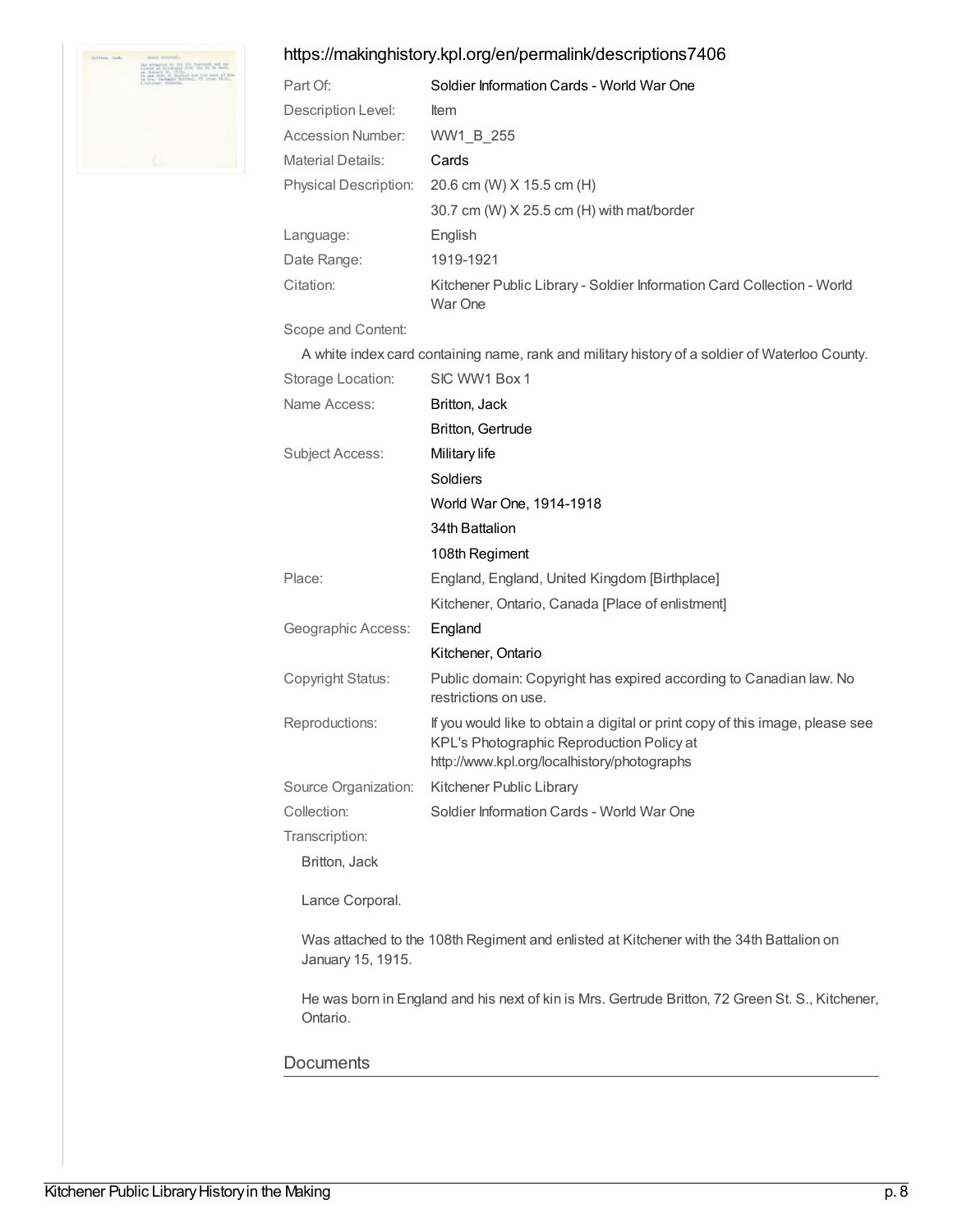



#### Castles, Thomas

#### <https://makinghistory.kpl.org/en/permalink/descriptions6846>

| Part Of:                     | Soldier Information Cards - World War One                                                  |
|------------------------------|--------------------------------------------------------------------------------------------|
| Description Level:           | <b>Item</b>                                                                                |
| <b>Accession Number:</b>     | WW1 C 052                                                                                  |
| <b>Material Details:</b>     | Cards                                                                                      |
| <b>Physical Description:</b> | 20.6 cm (W) X 15.5 cm (H)                                                                  |
|                              | 30.7 cm (W) X 25.5 cm (H) with mat/border                                                  |
| Language:                    | English                                                                                    |
| Date Range:                  | 1919-1921                                                                                  |
| Citation:                    | Kitchener Public Library - Soldier Information Card Collection - World<br>War One          |
| Scope and Content:           |                                                                                            |
| County.                      | A white index card containing the name, rank and military history of a soldier of Waterloo |
| Storage Location:            | SIC WW1 Box 1                                                                              |
| Name Access:                 | Castles, Thomas                                                                            |
|                              | Castles, Emma                                                                              |
| <b>Subject Access:</b>       | Military life                                                                              |
|                              | Soldiers                                                                                   |
|                              | World War One, 1914-1918                                                                   |
|                              | 34th Battalion                                                                             |
|                              | 108th Regiment                                                                             |
| Place:                       | England, England, United Kingdom [Birthplace]                                              |
|                              | Kitchener, Ontario, Canada [Place of enlistment]                                           |
| Geographic Access:           | England                                                                                    |
|                              | Kitchener, Ontario                                                                         |
| Copyright Status:            | Public domain: Copyright has expired according to Canadian law. No<br>restrictions on use. |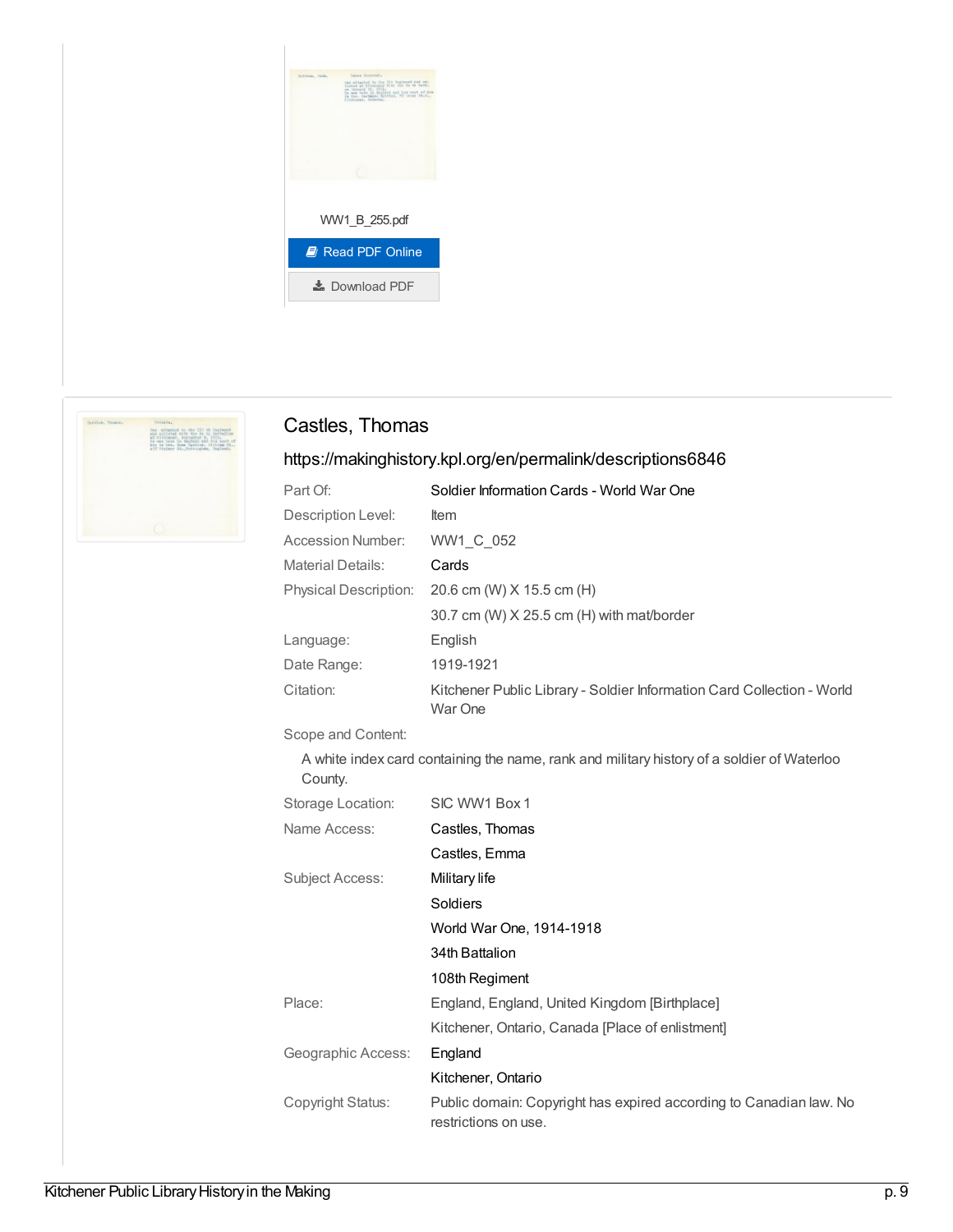| If you would like to obtain a digital or print copy of this image, please see<br>KPL's Photographic Reproduction Policy at<br>http://www.kpl.org/localhistory/photographs |
|---------------------------------------------------------------------------------------------------------------------------------------------------------------------------|
| Source Organization: Kitchener Public Library                                                                                                                             |
| Soldier Information Cards - World War One                                                                                                                                 |
|                                                                                                                                                                           |
|                                                                                                                                                                           |
|                                                                                                                                                                           |

Private.

Was attached to the 108th Regiment and enlisted with the 34th Battalion at Kitchener, September 3, 1915.

He was born in England and his next of kin is Mrs. Emma Castles, William St., off Windsor St., Nottingham, England.

#### **Documents**





#### Clayfield, Benjamin A.

#### <https://makinghistory.kpl.org/en/permalink/descriptions6882>

| Part Of:              | Soldier Information Cards - World War One                                         |
|-----------------------|-----------------------------------------------------------------------------------|
| Description Level:    | <b>Item</b>                                                                       |
| Accession Number:     | WW1 C 116                                                                         |
| Material Details:     | Cards                                                                             |
| Physical Description: | 20.6 cm (W) X 15.5 cm (H)                                                         |
|                       | 30.7 cm (W) X 25.5 cm (H) with mat/border                                         |
| Language:             | English                                                                           |
| Date Range:           | 1919-1921                                                                         |
| Citation:             | Kitchener Public Library - Soldier Information Card Collection - World<br>War One |

Scope and Content:

A white index card containing name, rank and military history of a soldier of Waterloo County.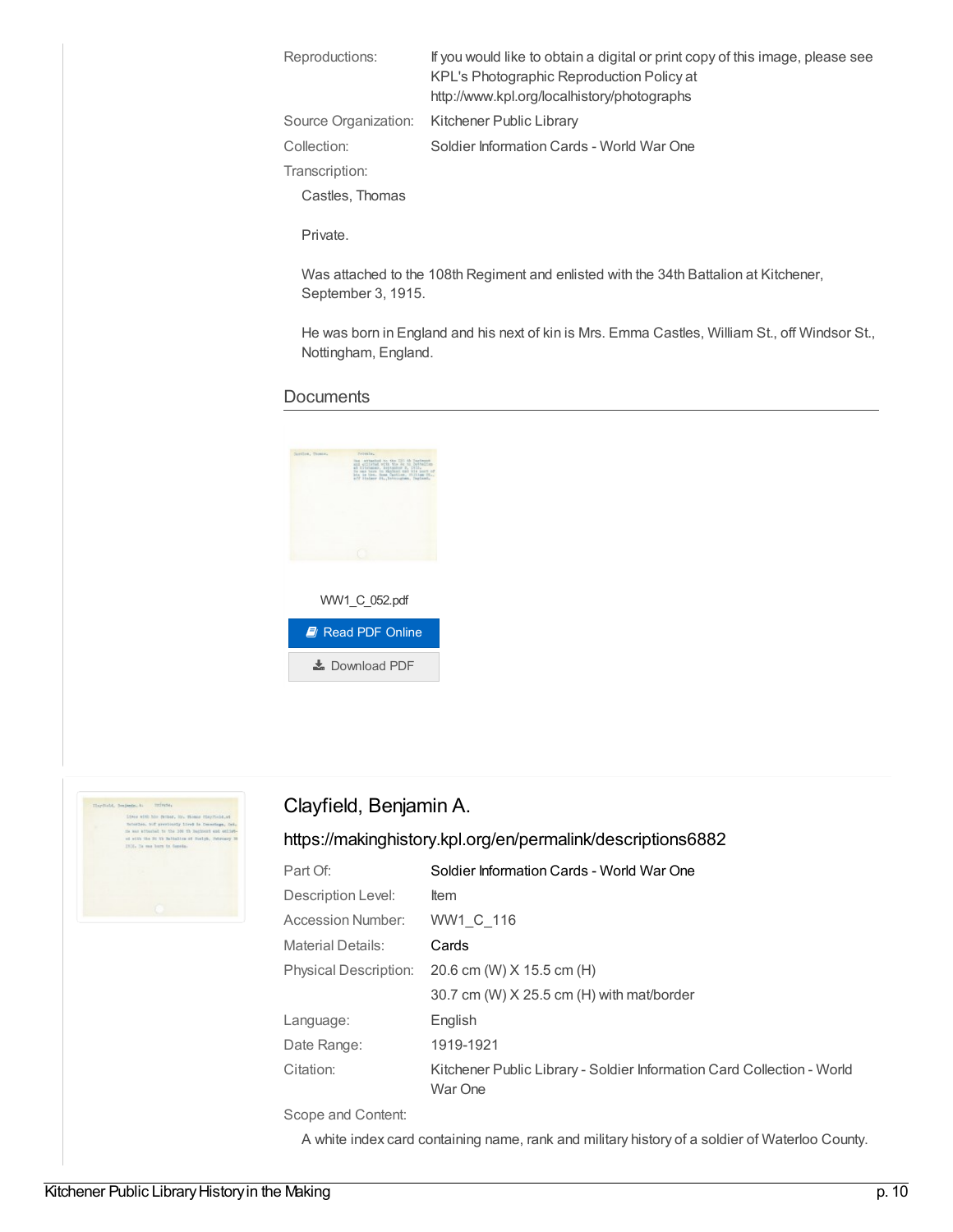| Clayfield, Benjamin A.<br>Clayfield, Thomas<br>Military life<br>Soldiers<br>World War One, 1914-1918<br>34th Battalion<br>108th Regiment<br>Canada, Canada, Canada [Birthplace]<br>Conestogo, Ontario, Canada [Place of residence]<br>Waterloo, Ontario, Canada [Place of residence]<br>Guelph, Ontario, Canada [Place of enlistment]<br>Canada<br>Conestogo, Ontario<br>Waterloo (Regional Municipality), Ontario<br>Guelph, Ontario<br>Public domain: Copyright has expired according to Canadian law. No<br>restrictions on use.<br>If you would like to obtain a digital or print copy of this image, please see<br>KPL's Photographic Reproduction Policy at<br>http://www.kpl.org/localhistory/photographs<br>Kitchener Public Library<br>Soldier Information Cards - World War One<br>Clayfield, Benjamin, A | Storage Location:      | SIC WW1 Box 1 |
|---------------------------------------------------------------------------------------------------------------------------------------------------------------------------------------------------------------------------------------------------------------------------------------------------------------------------------------------------------------------------------------------------------------------------------------------------------------------------------------------------------------------------------------------------------------------------------------------------------------------------------------------------------------------------------------------------------------------------------------------------------------------------------------------------------------------|------------------------|---------------|
|                                                                                                                                                                                                                                                                                                                                                                                                                                                                                                                                                                                                                                                                                                                                                                                                                     | Name Access:           |               |
|                                                                                                                                                                                                                                                                                                                                                                                                                                                                                                                                                                                                                                                                                                                                                                                                                     |                        |               |
|                                                                                                                                                                                                                                                                                                                                                                                                                                                                                                                                                                                                                                                                                                                                                                                                                     | <b>Subject Access:</b> |               |
|                                                                                                                                                                                                                                                                                                                                                                                                                                                                                                                                                                                                                                                                                                                                                                                                                     |                        |               |
|                                                                                                                                                                                                                                                                                                                                                                                                                                                                                                                                                                                                                                                                                                                                                                                                                     |                        |               |
|                                                                                                                                                                                                                                                                                                                                                                                                                                                                                                                                                                                                                                                                                                                                                                                                                     |                        |               |
|                                                                                                                                                                                                                                                                                                                                                                                                                                                                                                                                                                                                                                                                                                                                                                                                                     |                        |               |
|                                                                                                                                                                                                                                                                                                                                                                                                                                                                                                                                                                                                                                                                                                                                                                                                                     | Place:                 |               |
|                                                                                                                                                                                                                                                                                                                                                                                                                                                                                                                                                                                                                                                                                                                                                                                                                     |                        |               |
|                                                                                                                                                                                                                                                                                                                                                                                                                                                                                                                                                                                                                                                                                                                                                                                                                     |                        |               |
|                                                                                                                                                                                                                                                                                                                                                                                                                                                                                                                                                                                                                                                                                                                                                                                                                     |                        |               |
|                                                                                                                                                                                                                                                                                                                                                                                                                                                                                                                                                                                                                                                                                                                                                                                                                     | Geographic Access:     |               |
|                                                                                                                                                                                                                                                                                                                                                                                                                                                                                                                                                                                                                                                                                                                                                                                                                     |                        |               |
|                                                                                                                                                                                                                                                                                                                                                                                                                                                                                                                                                                                                                                                                                                                                                                                                                     |                        |               |
|                                                                                                                                                                                                                                                                                                                                                                                                                                                                                                                                                                                                                                                                                                                                                                                                                     |                        |               |
|                                                                                                                                                                                                                                                                                                                                                                                                                                                                                                                                                                                                                                                                                                                                                                                                                     | Copyright Status:      |               |
|                                                                                                                                                                                                                                                                                                                                                                                                                                                                                                                                                                                                                                                                                                                                                                                                                     | Reproductions:         |               |
|                                                                                                                                                                                                                                                                                                                                                                                                                                                                                                                                                                                                                                                                                                                                                                                                                     | Source Organization:   |               |
|                                                                                                                                                                                                                                                                                                                                                                                                                                                                                                                                                                                                                                                                                                                                                                                                                     | Collection:            |               |
|                                                                                                                                                                                                                                                                                                                                                                                                                                                                                                                                                                                                                                                                                                                                                                                                                     | Transcription:         |               |
|                                                                                                                                                                                                                                                                                                                                                                                                                                                                                                                                                                                                                                                                                                                                                                                                                     |                        |               |
| Private.                                                                                                                                                                                                                                                                                                                                                                                                                                                                                                                                                                                                                                                                                                                                                                                                            |                        |               |

Lives with his father, Mr. Thomas Clayfield, at Waterloo. but previously lived in Conestoga, Ont.

He was attached to the 108th Regiment and enlisted with the 34th Battalion at Guelph, February 16 1915.

He was born in Canada.

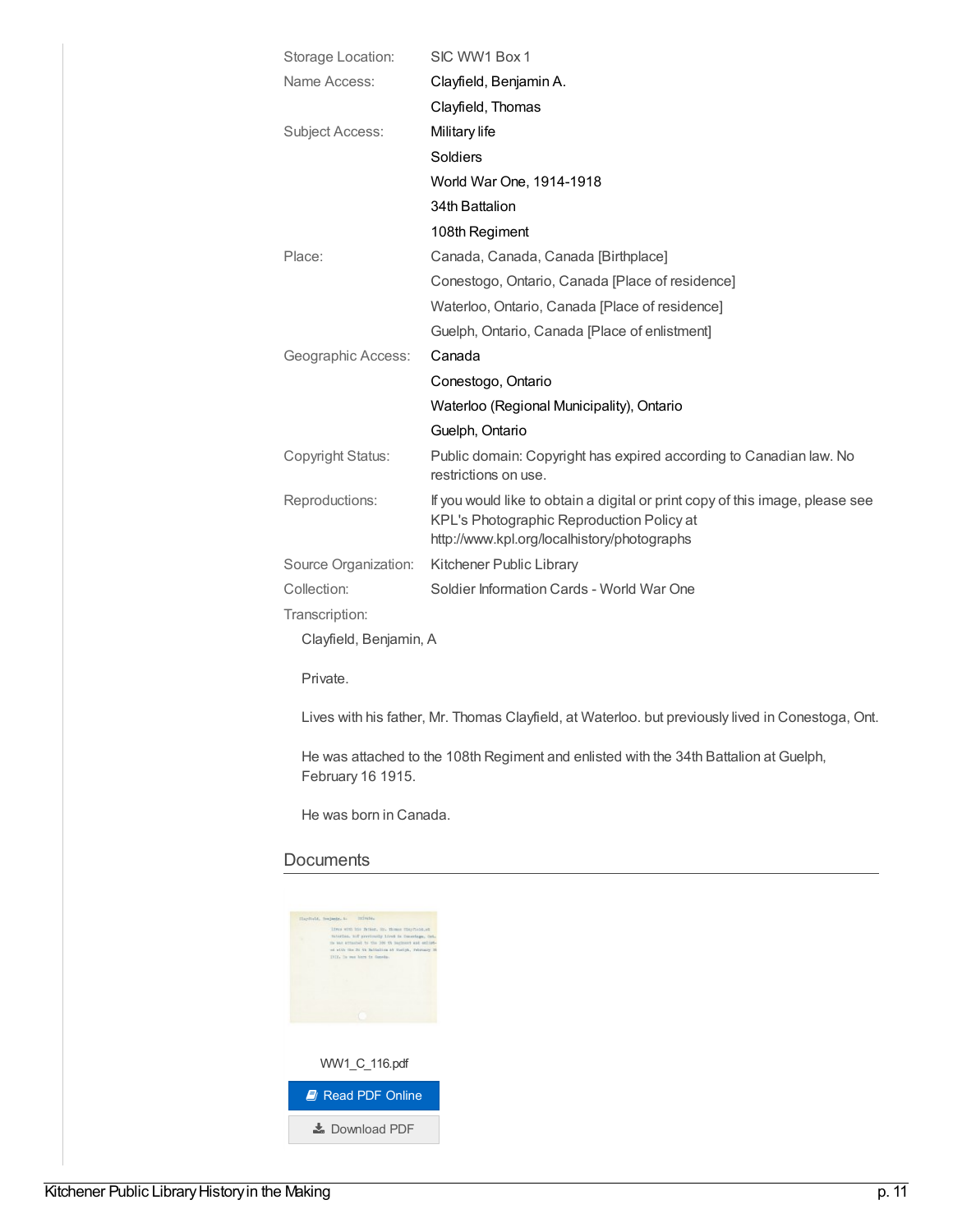

### Cuthbertson, Hugh William

## <https://makinghistory.kpl.org/en/permalink/descriptions6976>

| Part Of:                     | Soldier Information Cards - World War One                                         |
|------------------------------|-----------------------------------------------------------------------------------|
| Description Level:           | <b>Item</b>                                                                       |
| Accession Number:            | WW1 C 235                                                                         |
| <b>Material Details:</b>     | Cards                                                                             |
| <b>Physical Description:</b> | 20.6 cm (W) X 15.5 cm (H)                                                         |
|                              | 30.7 cm (W) X 25.5 cm (H) with mat/border                                         |
| Language:                    | English                                                                           |
| Date Range:                  | 1919-1921                                                                         |
| Citation:                    | Kitchener Public Library - Soldier Information Card Collection - World<br>War One |

Scope and Content:

A white index card containing the name, rank and military history of a soldier of Waterloo County. Card also includes a photograph.

| Storage Location:      | SIC WW1 Box 1                                                                                                                                                             |
|------------------------|---------------------------------------------------------------------------------------------------------------------------------------------------------------------------|
| Name Access:           | Cuthbertson, Hugh William                                                                                                                                                 |
|                        | Cairnes, William (Mrs.)                                                                                                                                                   |
|                        | Uttley, Kathleen                                                                                                                                                          |
| <b>Subject Access:</b> | Military life                                                                                                                                                             |
|                        | Soldiers                                                                                                                                                                  |
|                        | World War One, 1914-1918                                                                                                                                                  |
|                        | 118th Battalion                                                                                                                                                           |
|                        | 108th Regiment                                                                                                                                                            |
| Place:                 | Kitchener, Ontario, Canada [Place of residence and enlistment]                                                                                                            |
|                        | Rheinland-Pfalz, Rhineland-Palatinate, Germany [Place of military<br>servicel                                                                                             |
|                        | Republic of France, France, France [Place of military service]                                                                                                            |
| Geographic Access:     | Kitchener, Ontario                                                                                                                                                        |
|                        | Rheinland-Pfalz, Rhineland-Palatinate, Germany                                                                                                                            |
|                        | France                                                                                                                                                                    |
| Copyright Status:      | Public domain: Copyright has expired according to Canadian law. No<br>restrictions on use.                                                                                |
| Reproductions:         | If you would like to obtain a digital or print copy of this image, please see<br>KPL's Photographic Reproduction Policy at<br>http://www.kpl.org/localhistory/photographs |
| Source Organization:   | Kitchener Public Library                                                                                                                                                  |
| Collection:            | Soldier Information Cards - World War One                                                                                                                                 |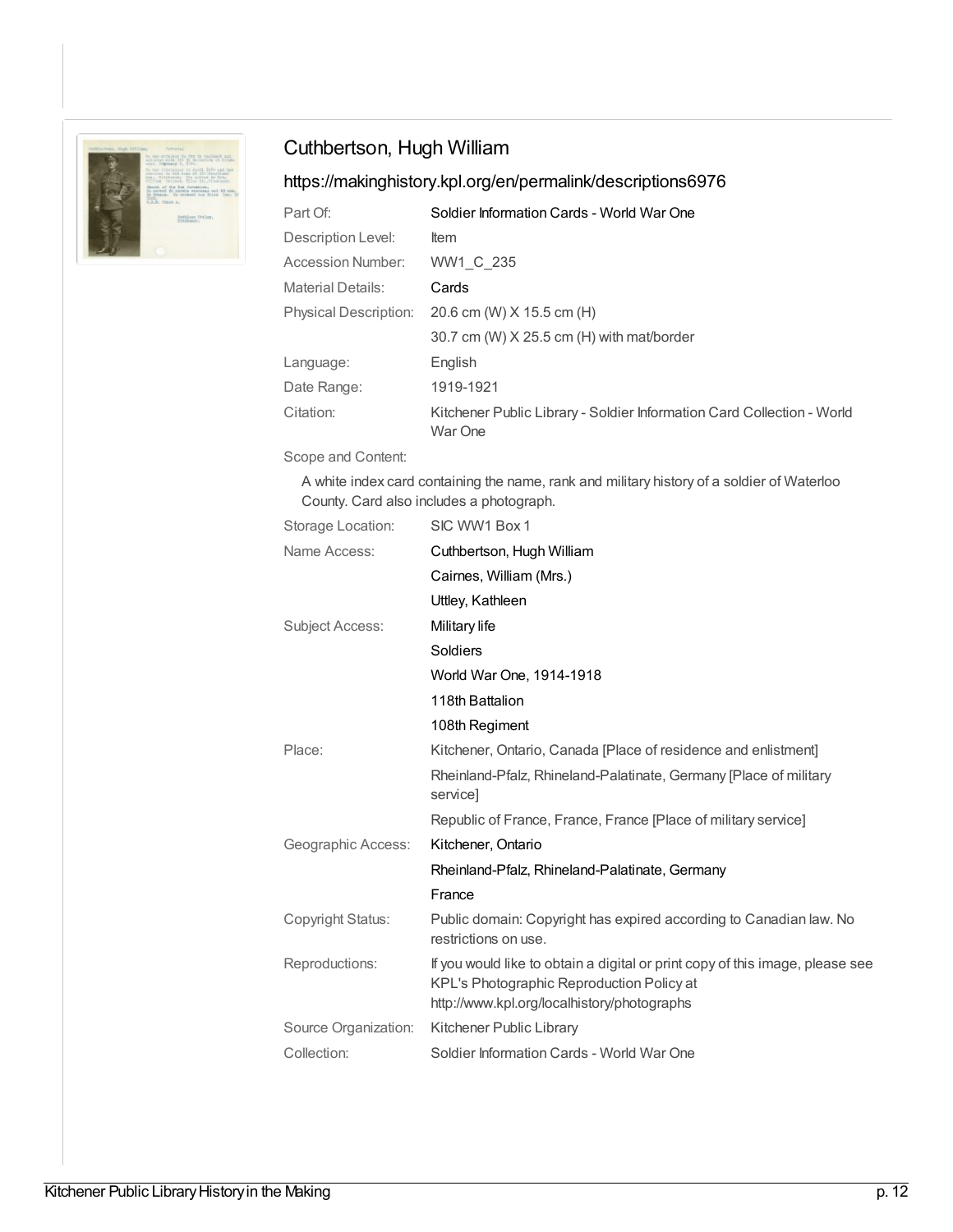Transcription:

Cuthbertson, Hugh William

Private.

He was attached to 108th Regiment and enlisted with 118th Battalion at Kitchener, February 1, 1916.

He was discharged in April 1919 and has returned to his home at 131B Courtland Avenue, Kitchener.

His mother is Mrs. William Cairnes, Ellen Street, Kitchener.

Church of the New Jerusalem.

He served 25 months overseas and 22 mos. in France. He crossed the Rhine December 15 1918.

W.S.B. Class A.

Kathleen Uttley, Kitchener

#### **Documents**





#### Deal, Albert Edward

#### <https://makinghistory.kpl.org/en/permalink/descriptions6997>

| Part Of:                     | Soldier Information Cards - World War One |
|------------------------------|-------------------------------------------|
| Description Level:           | ltem                                      |
| <b>Accession Number:</b>     | WW1 D 059                                 |
| <b>Material Details:</b>     | Cards                                     |
| <b>Physical Description:</b> | 20.6 cm (W) X 15.5 cm (H)                 |
|                              | 30.7 cm (W) X 25.5 cm (H) with mat/border |
| Language:                    | English                                   |
| Date Range:                  | 1919-1921                                 |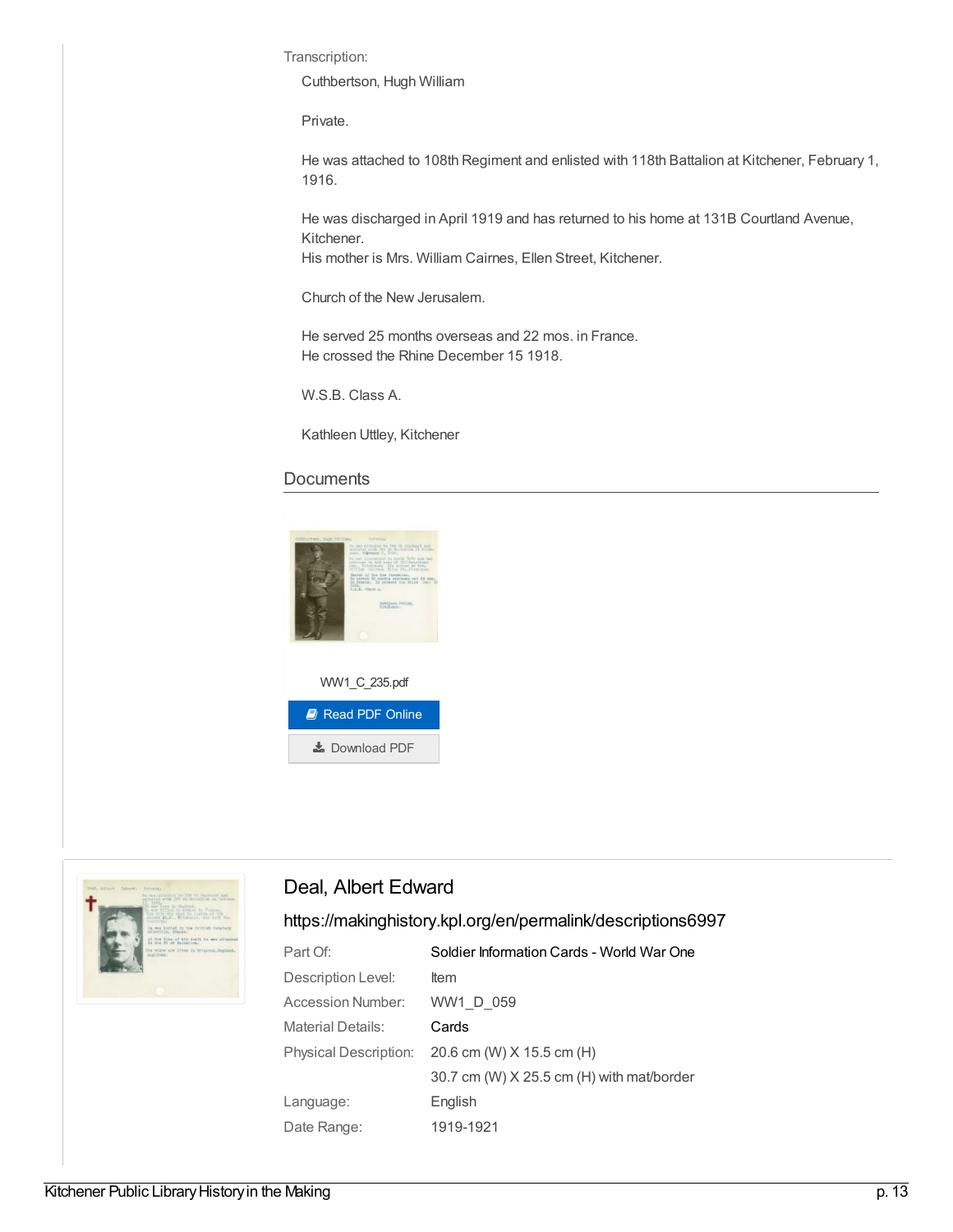Citation: Kitchener Public Library - Soldier Information Card Collection - World War One

Scope and Content:

A white index card containing name, rank and military history of a soldier of Waterloo County. Card also includes a photograph and a red cross.

| Storage Location:    | SIC WW1 Box 1                                                                                                                                                             |
|----------------------|---------------------------------------------------------------------------------------------------------------------------------------------------------------------------|
| Name Access:         | Deal, Albert Edward                                                                                                                                                       |
| Subject Access:      | Military life                                                                                                                                                             |
|                      | Soldiers                                                                                                                                                                  |
|                      | World War One, 1914-1918                                                                                                                                                  |
|                      | 118th Battalion                                                                                                                                                           |
|                      | 108th Regiment                                                                                                                                                            |
|                      | 31st Battalion                                                                                                                                                            |
| Place:               | Abbeville, Picardie, France [Place of burial]                                                                                                                             |
|                      | England, England, United Kingdom [Birthplace]                                                                                                                             |
| Geographic Access:   | Abbeville, Picardie, France                                                                                                                                               |
|                      | England                                                                                                                                                                   |
| Copyright Status:    | Public domain: Copyright has expired according to Canadian law. No<br>restrictions on use.                                                                                |
| Reproductions:       | If you would like to obtain a digital or print copy of this image, please see<br>KPL's Photographic Reproduction Policy at<br>http://www.kpl.org/localhistory/photographs |
| Source Organization: | Kitchener Public Library                                                                                                                                                  |
| Collection:          | Soldier Information Cards - World War One                                                                                                                                 |
| Transcription:       |                                                                                                                                                                           |
| Deal, Albert Edward  |                                                                                                                                                                           |

Private.

He was attached to 108th Regiment and enlisted with 118th Battalion on October 11, 1915.

He was born in England.

He was killed in action in France.

His wife who used to reside at 102 Ahrens St. W., Kitchener, has left the locality.

He was buried in the British Cemetery Abbeville, France.

At the time of his death he was attached to the 31st Battalion.

His widow now lives in Brighton, England.

Anglican.